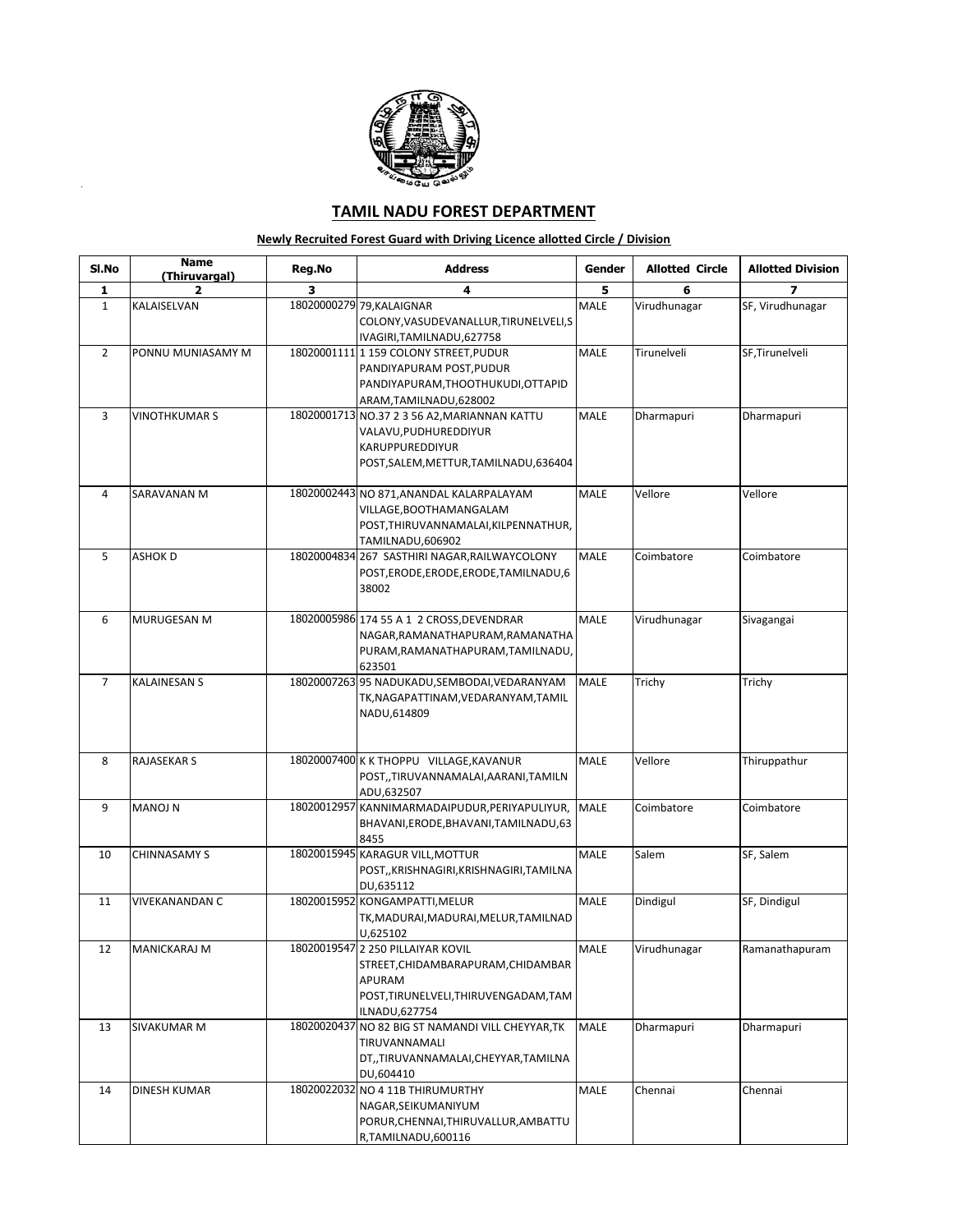| 15 | <b>VINOTH R</b>            |                          | 18020022281 248 LBS STREET, SIVAGIRI<br>POST, SIVAGIRI, ERODE, KODUMUDI, TAMILN                                                                          | MALE          | Coimbatore      | Coimbatore       |
|----|----------------------------|--------------------------|----------------------------------------------------------------------------------------------------------------------------------------------------------|---------------|-----------------|------------------|
|    |                            |                          | ADU,638109                                                                                                                                               |               |                 |                  |
| 16 | ALAMELU PERUMAL            |                          | 18020023013 13 ARUNAGIRI<br>STREET, PUDUPALAYAM, CUDDALORE, CUDD<br>ALORE, CUDDALORE, TAMILNADU, 607001                                                  | <b>FEMALE</b> | Villupuram      | SF, Kallakurichi |
| 17 | <b>BUVANESWARAN A</b>      |                          | 18020024918 NO.8 MAMARATHU<br>KADU, MARAVANATHAM ROAD, V P<br>AGARAM POST, VILLUPURAM<br>DIST, CHINNASALEM<br>TK,TAMILNADU,606201                        | <b>MALE</b>   | Villupuram      | Cuddalore        |
| 18 | TAMIL SELVAN               |                          | 18020024940 28K A2 ANNA NAGAR 4TH<br>STREET,,,TUTICORIN,TUTICORIN,TAMILNAD<br>U,628008                                                                   | MALE          | Tirunelveli     | SF, Tirunelveli  |
| 19 | <b>JINOK</b>               |                          | 18020029662 VADALI KATTU<br>VILLAI, MIDALAM, UDAYAMARTHANDAM<br>P.O,KANNIYAKUMARI,VILAVANCODE,TAMI<br>LNADU,629178                                       | <b>MALE</b>   | FD, Tirunelveli | Eco-wing, KMTR   |
| 20 | MANIKANDAPRABU M           |                          | 18020032248 3 73 MERKKU KOTTAKUDI ABIRAMAM<br>PO, MUTHUKULATHUR<br>TK, RAMANATHAPURAM<br>DI, RAMANATHAPURAM, MUTHUKULATHU<br>R,TAMILNADU,623601          | <b>MALE</b>   | Madurai         | Madurai          |
| 21 | MADESH A                   |                          | 18020036127 KELAPPARAI VILL, ELLAPPUDAIYAMPATTI<br>PO, HARUR<br>TK, DHARMAPURI, HARUR, TAMILNADU, 636<br>903                                             | MALE          | Salem           | SF, Salem        |
| 22 | <b>KRISHNA PRIYA GOPAL</b> |                          | 18020040563 2.75 CENTRAL EXCISE COLONY, IYER<br><b>BUNGALOW GANGA STREET, THIRUPPALAI</b><br>POST MADURAI, MADURAI, MADURAI-<br>NORTH, TAMILNADU, 625014 | <b>FEMALE</b> | Dindigul        | Karur            |
| 23 | ASHIK ALI N                | 18020041722 332 63B SKP  | STREET, TENKASI, , TIRUNELVELI, TENKASI, TA<br>MILNADU,627811                                                                                            | MALE          | Dindigul        | Kodaikanal       |
| 24 | SELVAKUMAR A               |                          | 18020042303 CHINNA STREET, ATHIYUR<br>THIRUVADHI, VILLUPURAM, VILLUPURAM, VI<br>LLUPURAM, TAMILNADU, 605401                                              | MALE          | Chennai         | Chennai          |
| 25 | SARATHKUMAR R              |                          | 18020042647 2 188 A KANNANUR, KOKKULAM<br>PO, USILAMPATTI<br>TK, MADURAI, USILAMPATTI, TAMILNADU, 6<br>25514                                             | MALE          | Trichy          | FE, Trichy       |
| 26 | <b>ARUNKUMAR S</b>         | 18020042676 32, BYE PASS | ROAD, SATTUR, VIRUDHUNAGAR, SATTUR, T<br>AMILNADU,626203                                                                                                 | MALE          | Trichy          | Pudukottai       |
| 27 | HARIKRISHNAN               |                          | 18020042898 304 H IAAYAPPAN COLONY, NEW HOUSING<br>UNIT, PATTUKKOTTAI, THANJAVUR, PATTUK<br>KOTTAI, TAMILNADU, 614602                                    | <b>MALE</b>   | Thanjavur       | Nagapattinam     |
| 28 | TAMILALAGAN P              |                          | 18020045256 KODANGINAYAKKANPATTI, JOTHILNAYAKK<br><b>ANUR</b><br>PO, USILAMPATTI, MADURAI, USILAMPATTI,<br>TAMILNADU,625535                              | MALE          | AAZP, Vandalur  | WLW, Chennai     |
| 29 | JESUDAS A                  |                          | 18020047895 9 2 MATHA KOVIL STREE, MADURAI<br>ROAD, SIVAGANGAI, SIVAGANGAI, SIVAGAN<br>GAI, TAMILNADU, 630561                                            | MALE          | Dharmapuri      | Dharmapuri       |
| 30 | KARTHI KEYAN P             |                          | 18020048251 VPO REDDIYAR<br>PATTI, KANNIVADI, , DINDIGUL, KANNIVADI, T<br>AMILNADU, 624705                                                               | <b>MALE</b>   | Dharmapuri      | Dharmapuri       |
| 31 | MOHAMMED FAIZAL RAJA       |                          | 18020051486 178.23, MUSLIM<br>STREET, MUTHIAHPURAM, THOOTHUKUDI, T<br>HOOTHUKUDI,TAMILNADU,628005                                                        | MALE          | Dharmapuri      | Dharmapuri       |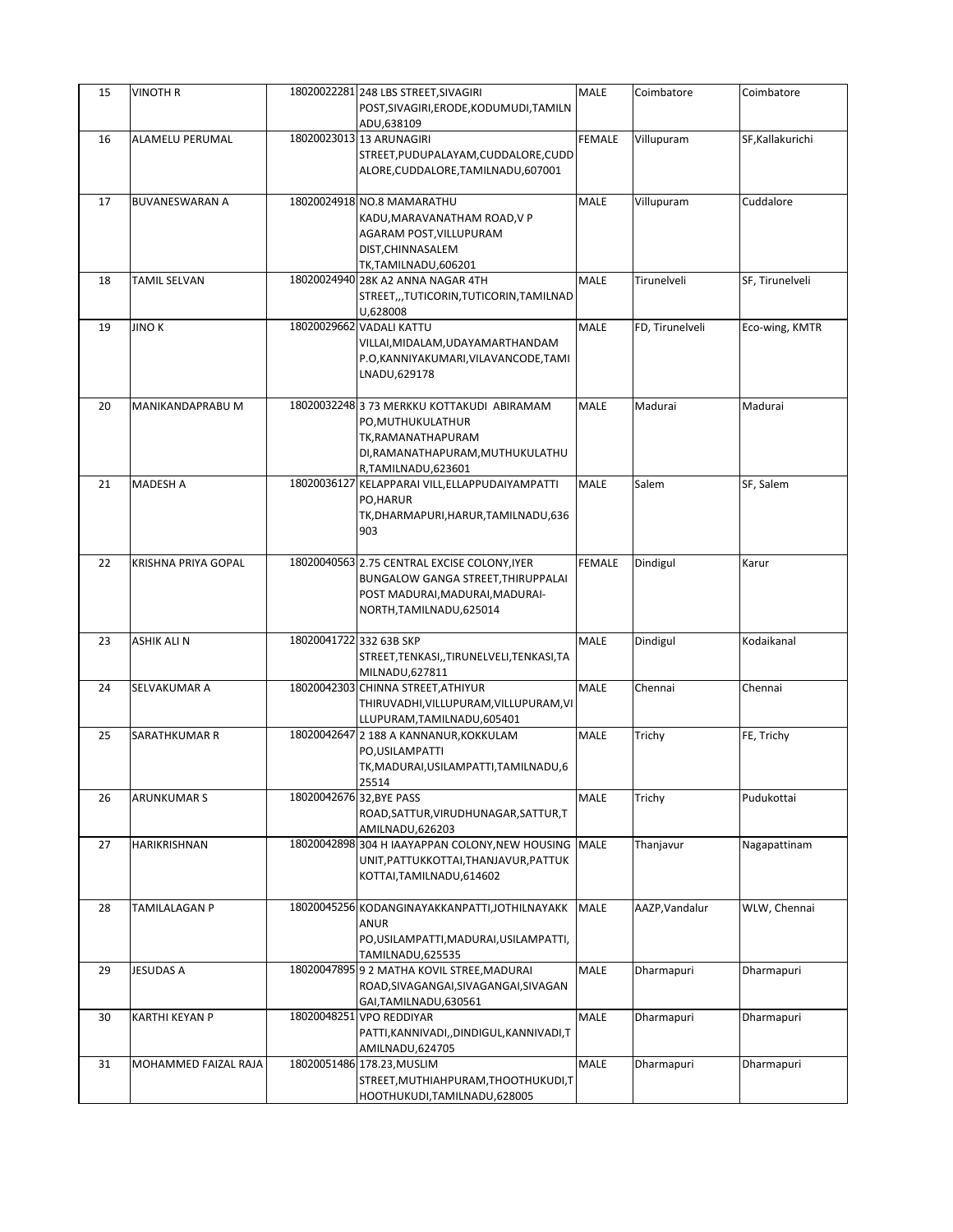| 32 | VENKATESAN D          |                     | 18020052527 1558 SUBBULAKSHMI                   | MALE        | Dharmapuri     | Dharmapuri            |
|----|-----------------------|---------------------|-------------------------------------------------|-------------|----------------|-----------------------|
|    |                       |                     | NAGAR, CHETTIMANDAPAM, KUMBAKONA                |             |                |                       |
|    |                       |                     | M,THANJAVUR,KUMBAKONAM,TAMILNAD                 |             |                |                       |
|    |                       |                     | U,612001                                        |             |                |                       |
| 33 | <b>SURESH P</b>       |                     | 18020053310 AVALAMPATTI VILLAGE, DHASIRHALLI    | <b>MALE</b> | AAZP, Vandalur | WLW, Chennai          |
|    |                       |                     | POST,,DHARMAPURI,HARUR,TAMILNADU,6              |             |                |                       |
|    |                       |                     | 35305                                           |             |                |                       |
| 34 | SHANMUGAM C           | 18020053986 4 10    |                                                 | MALE        | AAZP, Vandalur | AAZP, Vandalur        |
|    |                       |                     | NAGARSAMUTHIRAM, MURUKKAMPATTI                  |             |                |                       |
|    |                       |                     | POST, THIPPAMPATTI, DHARMAPURI, KARIM           |             |                |                       |
|    |                       |                     | ANGALAM, TAMILNADU, 635202                      |             |                |                       |
|    |                       |                     |                                                 |             |                |                       |
| 35 | NAVEENKUMAR K         |                     | 18020057135 100 MAIN ROAD, THANNEER PANDAL      | MALE        | Dharmapuri     | Hosur                 |
|    |                       |                     | PALAYAM                                         |             |                |                       |
|    |                       |                     | POST, KAANJIKOIL, ERODE, PERUNDURAI, TA         |             |                |                       |
|    |                       |                     | MILNADU,638116                                  |             |                |                       |
| 36 | CHANDRAMOHAN C        | 18020060855 204 MBC |                                                 | MALE        | AAZP, Vandalur | AAZP, Vandalur        |
|    |                       |                     | COLONY, KARAIYUR, PONNAMARAVATHY, P             |             |                |                       |
|    |                       |                     | UDUKKOTTAI, PONNAMARAVATHY, TAMILN              |             |                |                       |
|    |                       |                     | ADU,622002                                      |             |                |                       |
| 37 | SELVAKUMAR            |                     | 18020062987 7 158, KEEL NADUGANI, NADUGANI, THE | <b>MALE</b> | AAZP, Vandalur | AAZP, Vandalur        |
|    |                       |                     | NILGIRIS, GUDALUR, TAMILNADU, 643211            |             |                |                       |
|    |                       |                     |                                                 |             |                |                       |
|    |                       |                     |                                                 |             |                |                       |
| 38 | ASHOKKUMAR GANESAN    |                     | 18020063665 MIDDLE STREET, PERAIYAM             | MALE        | Dharmapuri     | SF&                   |
|    |                       |                     | PATTI, ELUMALAI                                 |             |                | Extn.Dharmapuri       |
|    |                       |                     | POST, MADURAI, PERAIYUR, TAMILNADU, 62          |             |                |                       |
|    |                       |                     | 5535                                            |             |                |                       |
| 39 | SELVAGANAPATHY K      |                     | 18020065880 470 KARPAGAM NAGAR, THITTAI         | MALE        | Dharmapuri     | SF & Extn.Krishnagiri |
|    |                       |                     | POST, SIRKALI, NAGAPPATTINAM, SIRKALI, TA       |             |                |                       |
|    |                       |                     | MILNADU,609111                                  |             |                |                       |
| 40 | <b>KUMARAVELU A</b>   |                     | 18020068255 NO 27 NORTH                         | MALE        | Dharmapuri     | Hosur                 |
|    |                       |                     | STREET, MELKANGEYANKUPPAM, KEELKAN              |             |                |                       |
|    |                       |                     | GEYANKUPPAM                                     |             |                |                       |
|    |                       |                     | POST, CUDDALORE, PANRUTI, TAMILNADU, 6          |             |                |                       |
|    |                       |                     | 07805                                           |             |                |                       |
| 41 | JOSEPH VINCENT PRINCE |                     | 18020070448 147 MARUDHAKONAR                    | <b>MALE</b> | Salem          | Salem                 |
|    | M                     |                     | STREET, VELANDIPALAYAM, COIMBATORE, C           |             |                |                       |
|    |                       |                     | OIMBATORE, COIMBATORE                           |             |                |                       |
|    |                       |                     | NORTH, TAMILNADU, 641025                        |             |                |                       |
| 42 | <b>S SANTHOSH</b>     |                     | 18020071456 60 STALIN NAGAR, ATTAYAMPATTY       | MALE        | Salem          | Namakkal              |
|    |                       |                     | POST,,SALEM,SALEM                               |             |                |                       |
|    |                       |                     | SOUTH, TAMILNADU, 637501                        |             |                |                       |
| 43 | <b>RAJESH A</b>       | 18020072413 84      |                                                 | MALE        | Salem          | Salem                 |
|    |                       |                     | KEELATHAYILPATTI, VETRILAIYURANI, SIVAK         |             |                |                       |
|    |                       |                     | ASI, VIRUDHUNAGAR, SIVAKASI, TAMILNADU          |             |                |                       |
|    |                       |                     | .626128                                         |             |                |                       |
| 44 | RAJU ARJUNAN          |                     | 18020077713 33 6, MANICKAN PILLAI               | MALE        | Salem          | Salem                 |
|    |                       |                     | COMPOUND, CHANDRA COLONY                        |             |                |                       |
|    |                       |                     | COONOOR, NILGIRIS, COONOOR, TAMILNAD            |             |                |                       |
|    |                       |                     | U,643102                                        |             |                |                       |
| 45 | JAGADEESWARAN         |                     | 18020078447 NO 80 ANNANAGAR 2ND STREET, 7TH     | MALE        | Chennai        | Thiruvallur           |
|    | GNANASEKAR            |                     | <b>CROSS MANNAR SWAMI</b>                       |             |                |                       |
|    |                       |                     | KOVIL, TINDIVANAM, VILUPPURAM, TINDIVA          |             |                |                       |
|    |                       |                     | NAM,TAMILNADU,604001                            |             |                |                       |
| 46 | JAYAVARTHANAN J       |                     | 18020083103 110, MIDDLE STREET                  | MALE        | Coimbatore     | Coimbatore            |
|    |                       |                     | MANAKUPPAM, CUDDALORE                           |             |                |                       |
|    |                       |                     | OT, CUDDALORE, CUDDALORE, TAMILNADU,            |             |                |                       |
|    |                       |                     | 607003                                          |             |                |                       |
| 47 | DELHIRAJA V           |                     | 18020083546 NO 7 RAJAM PETTAI STREET, THAKKOLAM | MALE        | Coimbatore     | Gudalur               |
|    |                       |                     | POST, ARAKKONAM                                 |             |                |                       |
|    |                       |                     | TALUK, VELLORE, ARAKKONAM, TAMILNADU            |             |                |                       |
|    |                       |                     | ,631151                                         |             |                |                       |
|    |                       |                     |                                                 |             |                |                       |
| 48 | <b>VINOTH C</b>       |                     | 18020088456 9 594, RAJIVGANDHI                  | MALE        | STR, Erode     | Hassanur              |
|    |                       |                     | NAGAR, VALPARAI, COIMBATORE, VALPARAI,          |             |                |                       |
|    |                       |                     | TAMILNADU, 642127                               |             |                |                       |